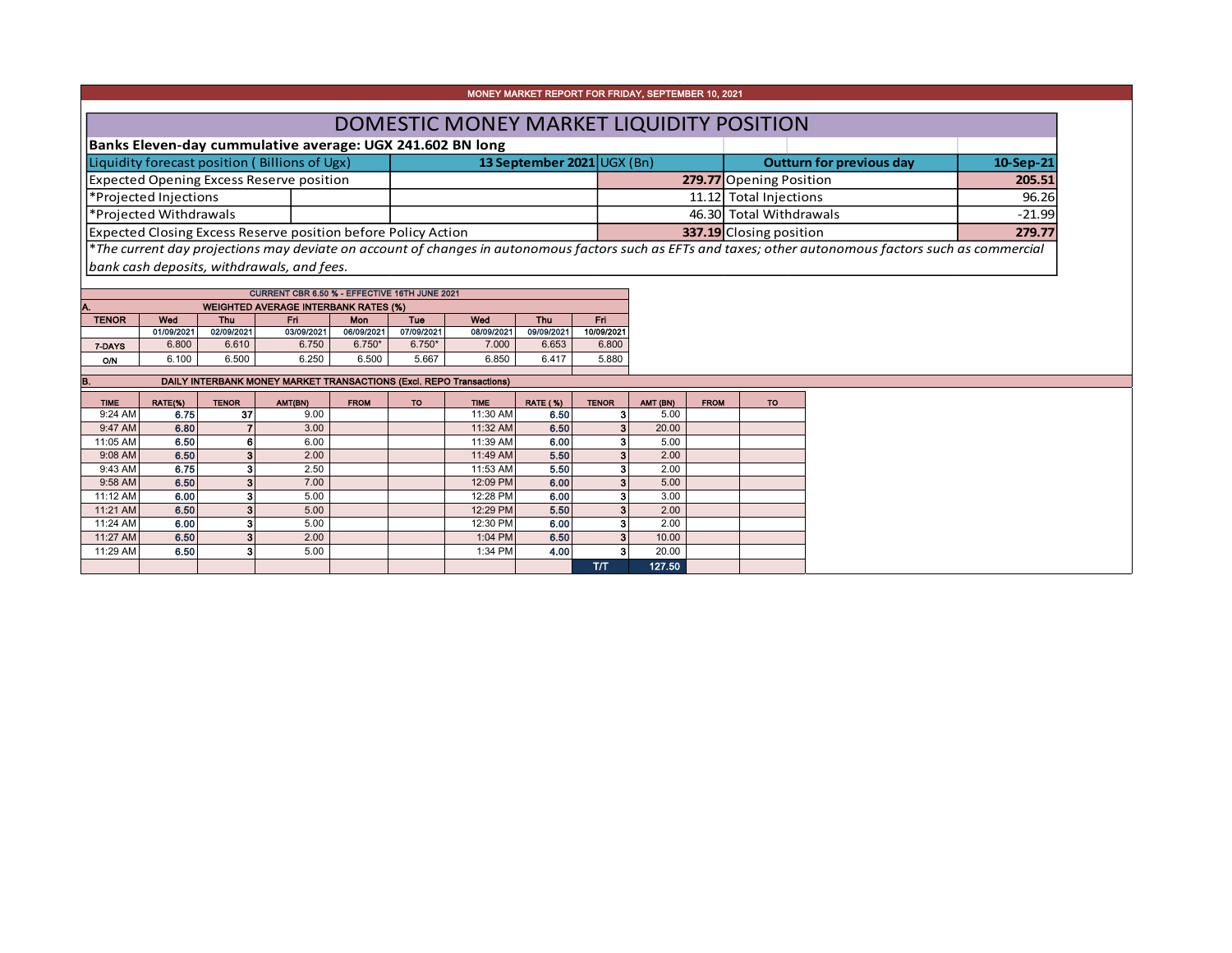| C.                                                                                              |                                           |                     |                                                                                       |                     |                              | <b>CBR AND THE 7- DAY WAR INTERBANK RATES</b>                   |                 |                |                                |                |                                          |  |
|-------------------------------------------------------------------------------------------------|-------------------------------------------|---------------------|---------------------------------------------------------------------------------------|---------------------|------------------------------|-----------------------------------------------------------------|-----------------|----------------|--------------------------------|----------------|------------------------------------------|--|
| 9.500<br>9.000<br>8.500<br>8.000<br>7.500<br>7.000<br>6.500<br>6.000<br>5.500<br>5.000<br>4.500 |                                           |                     |                                                                                       |                     |                              |                                                                 |                 |                | $\mathcal{D}_{\text{Poisson}}$ |                | <del>ההייני</del> טיית<br>. <del>.</del> |  |
| 4.000                                                                                           | 30/08/2021                                | 31/08/2021          | 01/09/2021                                                                            |                     | 02/09/2021                   | 03/09/2021                                                      | 06/09/2021      |                | 07/09/2021                     | 08/09/2021     | 09/09/2021                               |  |
|                                                                                                 |                                           |                     |                                                                                       |                     |                              | • Overnight WAR -7-day WAR - CBR rate -Upper bound -Lower bound |                 |                |                                |                |                                          |  |
| D.                                                                                              |                                           |                     | MONETARY POLICY OPERATIONS MATURITIES PROFILE: (16-SEP- 2021 TO 14-OCT- 2021)         |                     |                              |                                                                 |                 |                |                                |                |                                          |  |
| <b>DATE</b>                                                                                     | <b>THUR</b>                               | <b>THUR</b>         | <b>THUR</b>                                                                           | <b>THUR</b>         | <b>THUR</b>                  | <b>TOTAL</b>                                                    |                 |                |                                |                |                                          |  |
| <b>REPO</b>                                                                                     | 16-Sep-21<br>1,095.36                     | 23-Sep-21<br>$\sim$ | 30-Sep-21                                                                             | 07-Oct-21<br>$\sim$ | 14-Oct-21                    | 1,095.36                                                        |                 |                |                                |                |                                          |  |
| <b>REV REPO</b>                                                                                 | $\sim$                                    | $\sim$              | ٠                                                                                     | $\sim$              | $\sim$                       |                                                                 |                 |                |                                |                |                                          |  |
| <b>DEPO AUCT</b>                                                                                |                                           | 450.10              | $\sim$                                                                                | 182.70              |                              | 632.80                                                          |                 |                |                                |                |                                          |  |
| <b>TOTALS</b>                                                                                   | 1,095.36                                  | 450.10              | $\mathcal{L}_{\text{max}}$                                                            | 182.70              | $\mathcal{A}(\mathcal{A})$ . | 1,728.16                                                        |                 |                |                                |                |                                          |  |
|                                                                                                 |                                           |                     | Total O/S Deposit Auction balances held by BOU up to 07 October Q912021: UGX 1,336 BN |                     |                              |                                                                 |                 |                |                                |                |                                          |  |
|                                                                                                 |                                           |                     | Total O/S Repo, Reverse Repo & Deposit Auction balances held by BOU: UGX 2,431 BN     |                     |                              |                                                                 |                 |                |                                |                |                                          |  |
|                                                                                                 | (EI) STOCK OF TREASURY SECURITIES         |                     |                                                                                       |                     | E(i)                         | <b>MONETARY POLICY MARKET OPERATIONS</b>                        |                 |                |                                |                |                                          |  |
|                                                                                                 | LAST TBIILS ISSUE DATE: 02-SEPTEMBER-2021 |                     |                                                                                       |                     |                              | (VERTICAL REPOS, REV-REPOS & DEPOSIT AUCTIONS)                  |                 |                |                                |                |                                          |  |
|                                                                                                 | On-the-run O/S T-BILL STOCKs (Bns-UGX)    |                     | 6,138.45                                                                              | 13/09/2021          | OMO                          | <b>ISSUE DATE</b>                                               | <b>AMOUNT</b>   | <b>WAR</b>     | <b>RANGE</b>                   | <b>TENOR</b>   |                                          |  |
|                                                                                                 | On-the-run O/S T-BONDSTOCKs(Bns-UGX)      |                     | 21,003.07                                                                             | 13/09/2021 REPO     |                              | $16$ -Aug                                                       | 482.50          | 6.500          |                                |                |                                          |  |
|                                                                                                 | TOTAL TBILL & TBOND STOCK- UGX            |                     | 27, 141.52                                                                            |                     | <b>REPO</b>                  |                                                                 |                 |                |                                |                |                                          |  |
| O/S=Outstanding                                                                                 |                                           |                     |                                                                                       |                     |                              | 18-Aug                                                          | 142.50          | 6.500          |                                |                |                                          |  |
| <b>MATURITY</b>                                                                                 |                                           |                     |                                                                                       |                     | <b>REPO</b>                  | $19-Auq$                                                        | 1,641.00        | 6.500          |                                | $\overline{7}$ |                                          |  |
|                                                                                                 | <b>TOTAL STOCK YTM (%)</b>                |                     | <b>CHANGE IN</b>                                                                      |                     | <b>DAUT</b>                  | 26-Aug                                                          | 358.08          | 6.998          |                                | 28             |                                          |  |
|                                                                                                 | (BN UGX)                                  | AT CUT OFF*         | YTM (+/-)                                                                             |                     | <b>DAUT</b>                  | 26-Aug                                                          | 39.58           | 6.950          |                                | 56             |                                          |  |
| 91                                                                                              | 102.32                                    | 6.899               | 0.074                                                                                 |                     | <b>DAUT</b>                  | 26-Aug                                                          | 54.34           | 7.299          |                                | 84             |                                          |  |
| 182                                                                                             | 410.12                                    | 8.751               | 0.000                                                                                 |                     | <b>REPO</b>                  | 26-Aug                                                          | 1,161.00        | 6.500          |                                |                |                                          |  |
| 364                                                                                             | 5,626.01                                  | 9.700               | 0.000                                                                                 |                     | <b>REPO</b>                  | 30-Aug                                                          | 502.00          | 6.500          |                                | 3              |                                          |  |
| 2YR                                                                                             | 200.00                                    | 10.000              | $-1.500$                                                                              |                     | <b>REPO</b>                  | $31 - A$ ua                                                     | 286.50          | 6.500          |                                | $\overline{2}$ |                                          |  |
| 3YR                                                                                             | $\sim$                                    | 11.390              | $-1.410$                                                                              |                     | <b>REPO</b>                  | 01-Sep                                                          | 244.50          | 6.500          |                                |                |                                          |  |
| 5YR                                                                                             | 1,589.27                                  | 13.409              | $-1.691$                                                                              |                     | <b>REPO</b>                  | $02-Sep$                                                        | 1,539.00        | 6.500          |                                |                |                                          |  |
| <b>10YR</b>                                                                                     | 9,703.84                                  | 13.500              | $-0.239$                                                                              |                     | <b>REPO</b>                  | 06-Sep                                                          | 252.00          | 6.500          |                                | 3              |                                          |  |
| 15YR                                                                                            | 8,222.91                                  | 14.090              | $-0.310$                                                                              |                     | <b>REPO</b>                  | 08-Sep                                                          | 164.50          | 6.500          |                                | $\overline{1}$ |                                          |  |
| <b>20YR</b>                                                                                     | 1.287.05                                  | 15.950              | $-1.040$                                                                              |                     | <b>REPO</b>                  | 09-Sep                                                          | 1,094.00        | 6.500          |                                | $\overline{7}$ |                                          |  |
|                                                                                                 |                                           |                     | Cut OFF is the lowest price/ highest yield that satisfies the auction awarded amount. |                     | <b>DAUT</b>                  | 09-Sep                                                          | 64.65           | 6.998          |                                | 28             |                                          |  |
|                                                                                                 |                                           |                     |                                                                                       |                     | <b>DAUT</b><br><b>DAUT</b>   | 09-Sep<br>$09-Sep$ .                                            | 450.16<br>42.28 | 7.003<br>7.357 |                                | 56<br>84       |                                          |  |